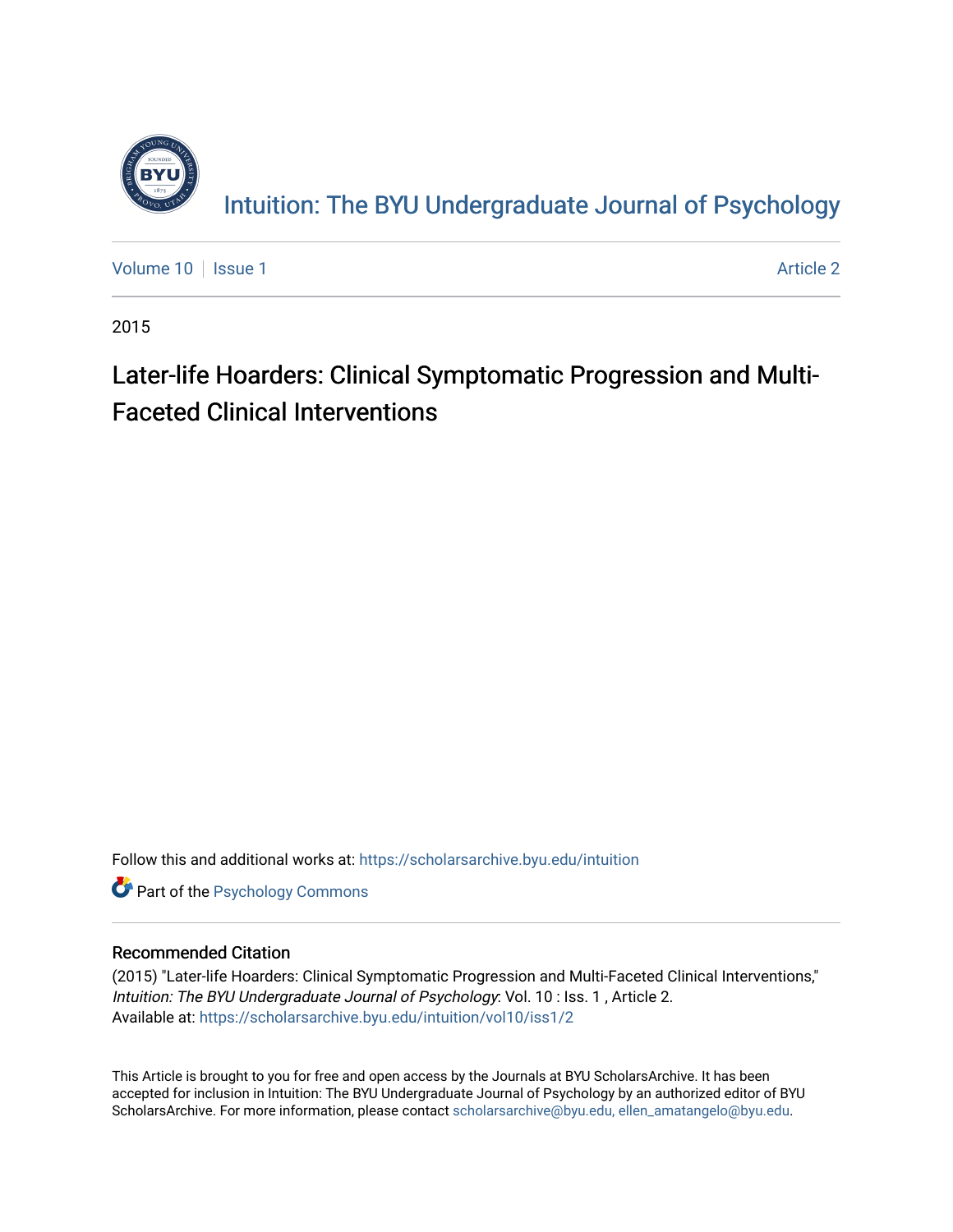# Clinical Symptomatic Progression and Multi-Faceted Clinical Interventions



## by Marie C. Ricks

The age at onset and the clinical symptomatic progression of hoarding behaviors through successive decades are important factors in concerting appropriate interventions for later-life hoarders. The onset of hoarding begins at an early age, progresses in severity with each season of life, and has serious personal and social consequences. If left unimpeded, hoarders' lives often become sufficiently maladjusted to require professional interventions, which should be multi-faceted to relieve symptoms more successfully and resolve underlying emotional issues for later-life hoarders. Multi-faceted interventions may play a key role in countering chronic hoarding behaviors and related personal dysfunction in older individuals.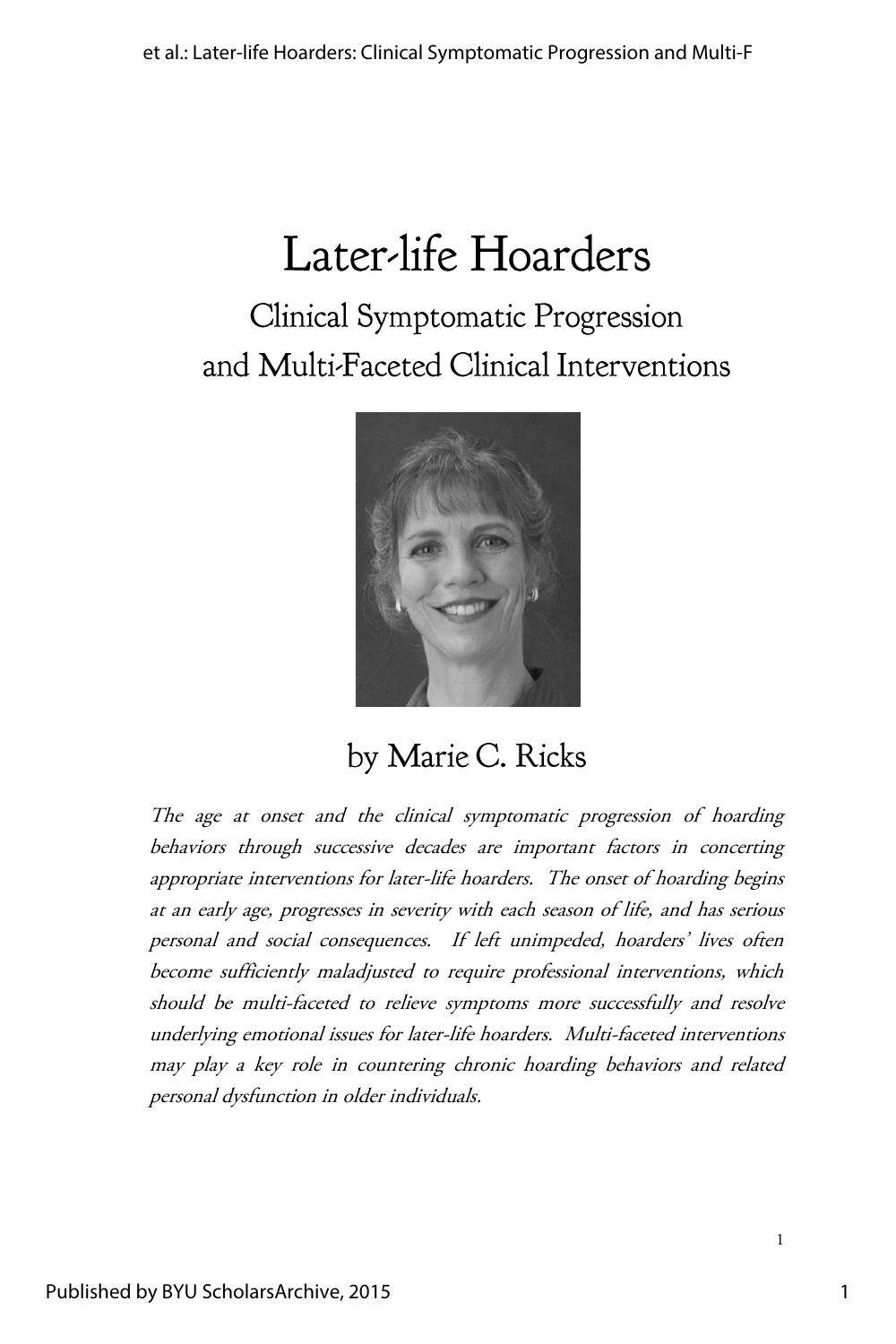

ypically, chronic hoarding behaviors are difficult to treat successfully because most current interventions are initiated (a) after hoarding behaviors are deeply entrenched

and (b) after the magnitude of clutter has become overwhelming. Although many scholars have examined hoarding behaviors and potential interventions, few have examined the implications of age at onset and clinical symptomatic progression, particularly with the goal of defining appropriate interventions for older hoarders (Ayers, Saxena, Golshan, & Wetherell, 2010). Multi-faceted interventions for later-life hoarders, as discussed later in this paper, may play a key role in countering dysfunctional habits and chronic hoarding behaviors (Tolin, Meunier, Frost, & Steketee, 2010). In this review article, I begin by defining hoarding. I will then focus on the age at onset of hoarding behaviors and on the progression and consequences of hoarding patterns through successive decades. Finally, I will propose viable, multi-faceted interventions that could successfully relieve symptoms and address underlying emotional issues for later-life hoarders.

#### Definition

Hoarding has been defined traditionally in terms of four observable aspects: excessive accumulation, collecting, lack of capacity to discard, and pathological attachment to material objects (Frost & Gross, 1993). As this malady has become better understood, the definition of hoarding has been broadened to include the core symptoms of excessive acquisition, urges to save, difficulty discarding, and accumulation of clutter, as well as the personality traits of indecisiveness, perfectionism, procrastination, disorganization, and avoidance (Steketee & Frost, 2003). Hoarding behaviors and the related personality traits result in clutter sufficient to disrupt hoarders' lives and to cause potential health and safety issues. Over time, hoarding behaviors may become chronic,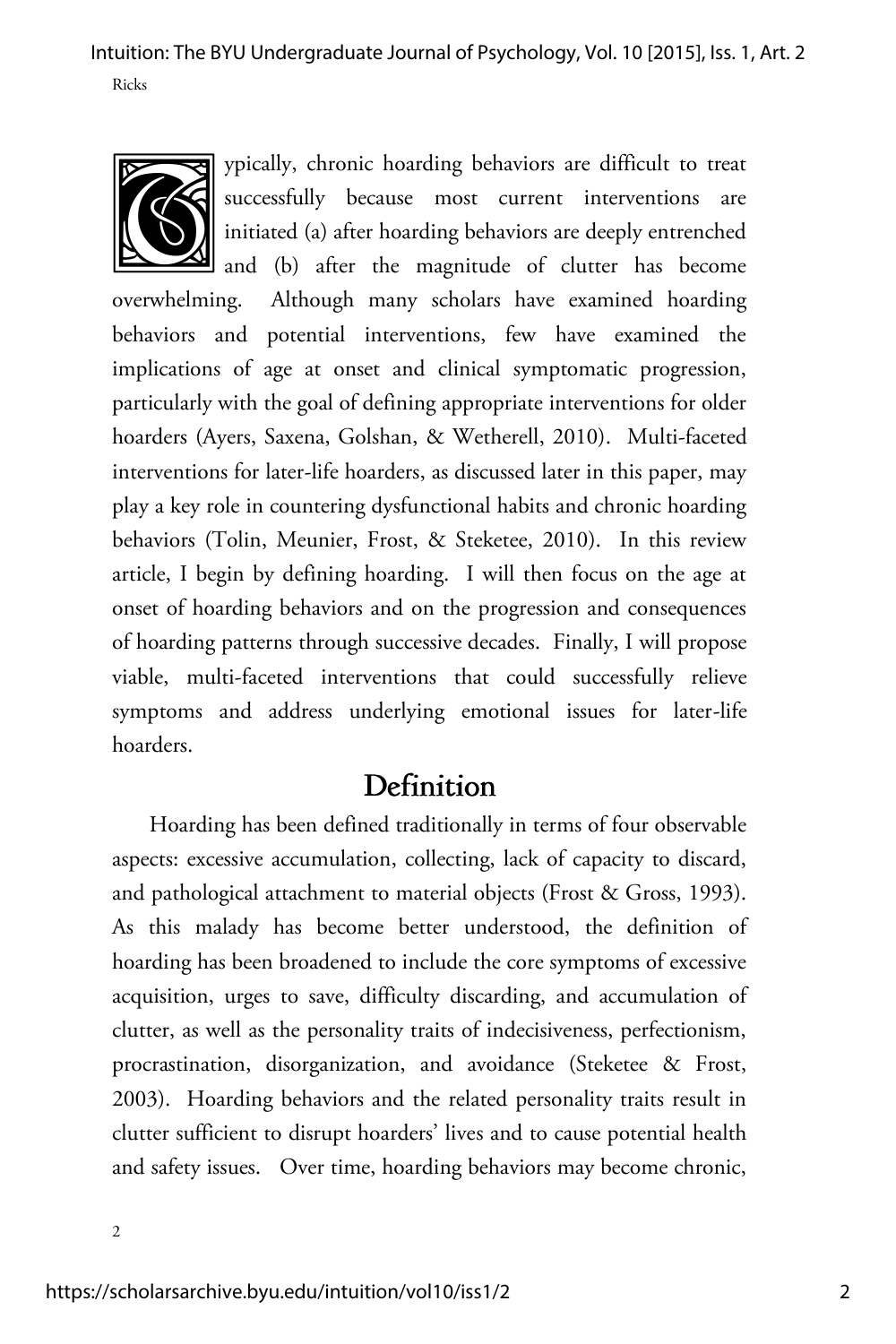and later-life hoarders eventually amass an accumulation of items and exhibit personal dysfunction requiring professional intervention.

## **Clinical Symptomatic Progression**

Hoarding tends to be progressive and persistent, with initial hoarding symptoms beginning during childhood (Ayers, Wetherell, Golshan, & Saxena, 2011) and definitive hoarding behaviors starting between the ages of 11 and 14 (Tolin et al., 2010). Hoarding behaviors show mild levels during middle adolescence (Grisham, Frost, Steketee, Kim, & Hood, 2006), become moderately entrenched in early-to-mid 20s (Tolin et al., 2010), and reach relentless levels starting in the midthirties (Ayers et al., 2011). Severe symptoms become prominent after the age of 40 (Tolin et al., 2010).

Hoarding behaviors can be divided into four categories: logical, irrational, compulsive, and pathological. Each category manifests progressive symptomatic dysfunction. Examining the dynamics and consequences of each category may help to explain the mentality and habits of those who hoard.

Logical hoarding has its basis in need. The "pack rat" collects and saves for several reasons, including the intent to share in response to economic deprivation or governmental transitions that require a pragmatic insurance against scarcity or to gain the reciprocal advantage of bartering—all of which may result in positive emotional experiences and economic savings (Maycroft, 2009). This rational hoarding may be useful during particular intervals and then be discontinued when circumstances change. Hoarding generally stops unless the logical hoarder's habits are practiced and emotionally comforting, in which case personal spending capacity will tend to entrench these behaviors.

Hoarding behaviors are favored in a wealthy society, especially when one's capacity to purchase increases and material goods are in abundance (Shankar & Fitchett, 2002). These conditions may lead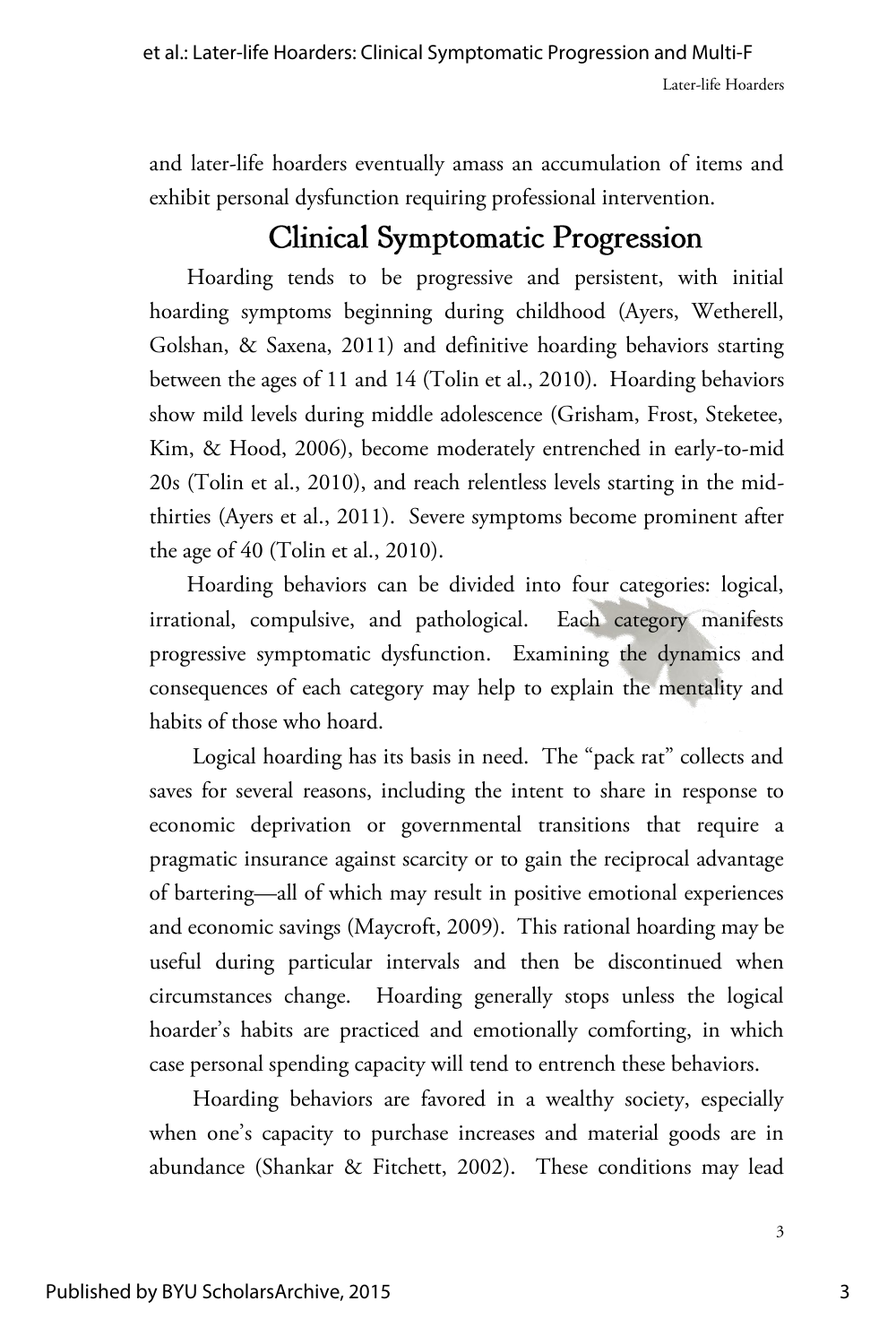logical hoarders to irrational hoarding habits. As goods accumulate and begin to cause chaos, irrational hoarders begin to reposition them in order to make room for more without the attendant activities of discarding, recycling, or sharing (Maycroft, 2009). Nor do irrational hoarders dispose of items that age, break, or become less useful. Instead, they tend to mask their now-irrational acquisitiveness; and in the process, may become emotionally overwhelmed.

As irrational hoarding behaviors become deep-rooted, personal dysfunction begins to set in because of the magnitude of the messes that result from the hoarder's gathering practices and failure to discard. Hoarders often become compulsive. They frequently leave their clutter temporarily to seek relief from the internal conflict it causes them. Sadly, they may acquire more goods while away from their hoard and thus add to it upon their return (Maycroft, 2009).

Researchers also have found that hoarders avoid the anxiety of decision-making, even as possessions attain a comforting quality (Grisham et al., 2006). Hoarders often report that discarding possessions is akin to losing a loved one (Kyrios, Frost, & Steketee, 2004). This distorted view may provide a reassurance of safety (Koretz & Guthiel, 2009), especially if the hoarder lacks alternative attachments. Clearly, compulsive hoarding can also be socially isolating (Maycroft, 2009).

### Social Consequences of Hoarding

Hoarding has far-reaching social consequences. A surprising number of U.S. citizens are classifiable as chronic hoarders, with estimates ranging between two and five percent of the general population (Ayers et al., 2011; Samuels et al., 2008) or upwards of about 1.8 million people (Tolin, Frost, Steketee, Gray, & Fitch, 2008). This number likely is a serious underestimate because chronic hoarding is usually not reported unless in conjunction with a mental disorder or a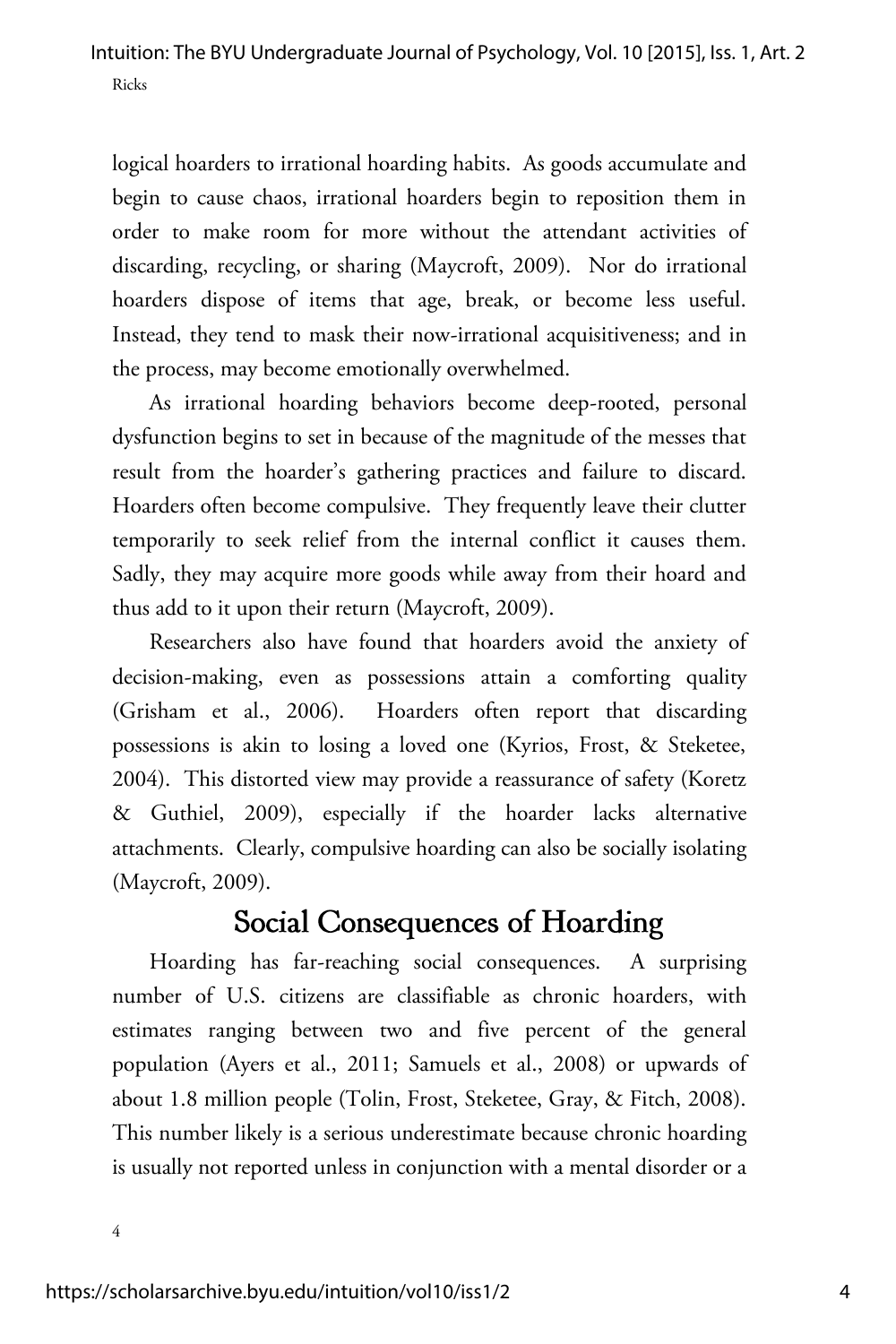public health or safety hazard (Tolin et al., 2008) The large number of hoarders results in unsanitary living conditions, increased fire hazards, and the compromised health and safety of both hoarders and those living nearby (Tolin et al., 2008). Hoarding can also interfere with the hoarder's work, social interactions, eating, and sleeping (Grisham et al., 2006). These consequences underscore the severe social implications and costs of hoarding.

## Later-life Hoarders

Hoarding is more prevalent in older people and specifically more likely to occur in females who are fully mobile with relatively few health and functional disabilities, which tend towards agitated behaviors (Marx & Cohen-Mansfield, 2003). Some older, chronic hoarders have received some kind of psychiatric treatment in their lifetime, but most have never requested nor received treatment specifically for hoarding (Ayers et al., 2010). Even when intervention is indicated, the hoarder repeatedly rejects or sidesteps it unless pressured by family, social services, or public health officials (Tolin et al., 2008). Some accept treatment only under threat of divorce, separation, family breakup, or eviction (Christensen & Greist, 2001). In treatment, later-life hoarders exhibit low or fluctuating levels of motivation (Tolin et al., 2008). Rates of premature exit from treatment are between 14 and 30% (Steketee, Frost, Tolin, Rasmussen, & Brown, 2010).

## Multi-faceted Professional Intervention

Professionals have sought to treat later-life hoarding using a number of interventions, including cognitive-behavioral therapy (CBT), cognitive-behavioral group therapy (CBGT), and biblio-based therapies.

Cognitive behavioral therapy is a traditional intervention for hoarding that typically involves home visits and last from 7 to 19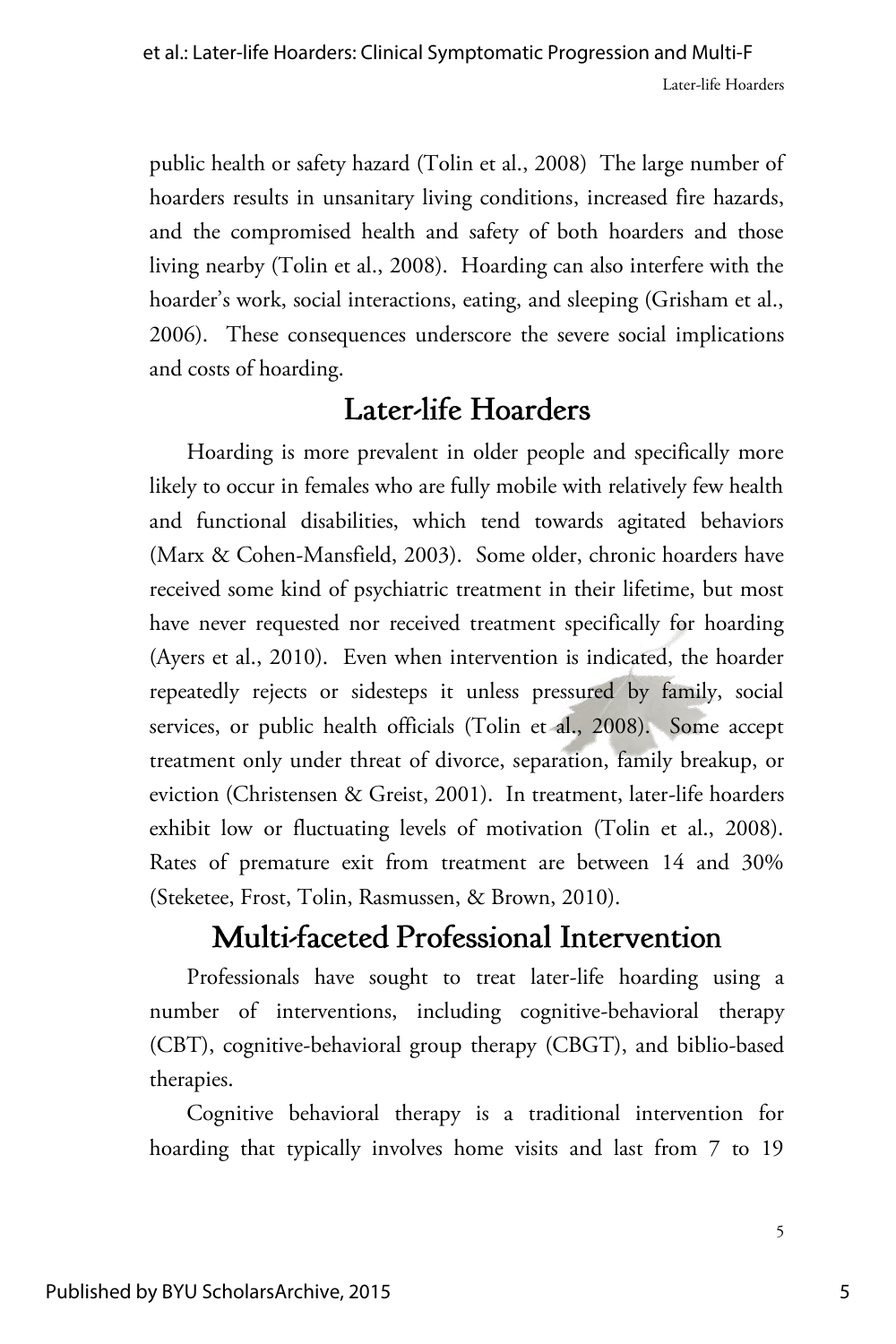months. It includes "building insight, increasing motivation, problemsolving training, and focuses on organizational skill building, cognitive restructuring, decision making and exposure to acquiring and discarding" (Ayers et al., 2011, p. 689). Treatment effectiveness is mixed because of the chronic, progressive nature of hoarding over a longer lifetime (Ayers et al., 2011). In a recent study, older adults who received 26 sessions of CBT and were followed up with after six months did not respond well (Ayers et al., 2011). That is, only 14 to 20% of the participants were classified as responding to treatment, and these gains were not maintained at the six-month follow-up. Although no participants dropped out, homework compliance (meaning both reducing their accumulated collection and reducing hoarding habits) was not consistent (Ayers et al., 2011). Because these findings substantiated that CBT did not produce clinically meaningful change in older adults, Ayers et al. (2011) suggested that a different behaviortreatment protocol be implemented, specifically one that deemphasized cognitive restructuring and focused on specific, concrete between-session assignments.

Cognitive behavioral group therapy is an alternative to CBT that involves groups meeting together for about 12 weekly two-hour sessions. In CBGT, a therapist describes commonly-held dysfunctional beliefs and provides exercises and assignments for cognitive restructuring (Meyer et al., 2010). CBGT has been shown to improve the success rate from 10 to 21% over CBT (Muroff, Steketee, Himle, & Frost, 2010), possibly because CBGT reduces social isolation and stigma (Muroff et al., 2009).

Another treatment for hoarding is biblio-based therapy, a multisession support group that is action oriented and not facilitated by a professional, which reduces time commitment and expense, as compared to CBT or CBGT. According to Frost, Pekareva-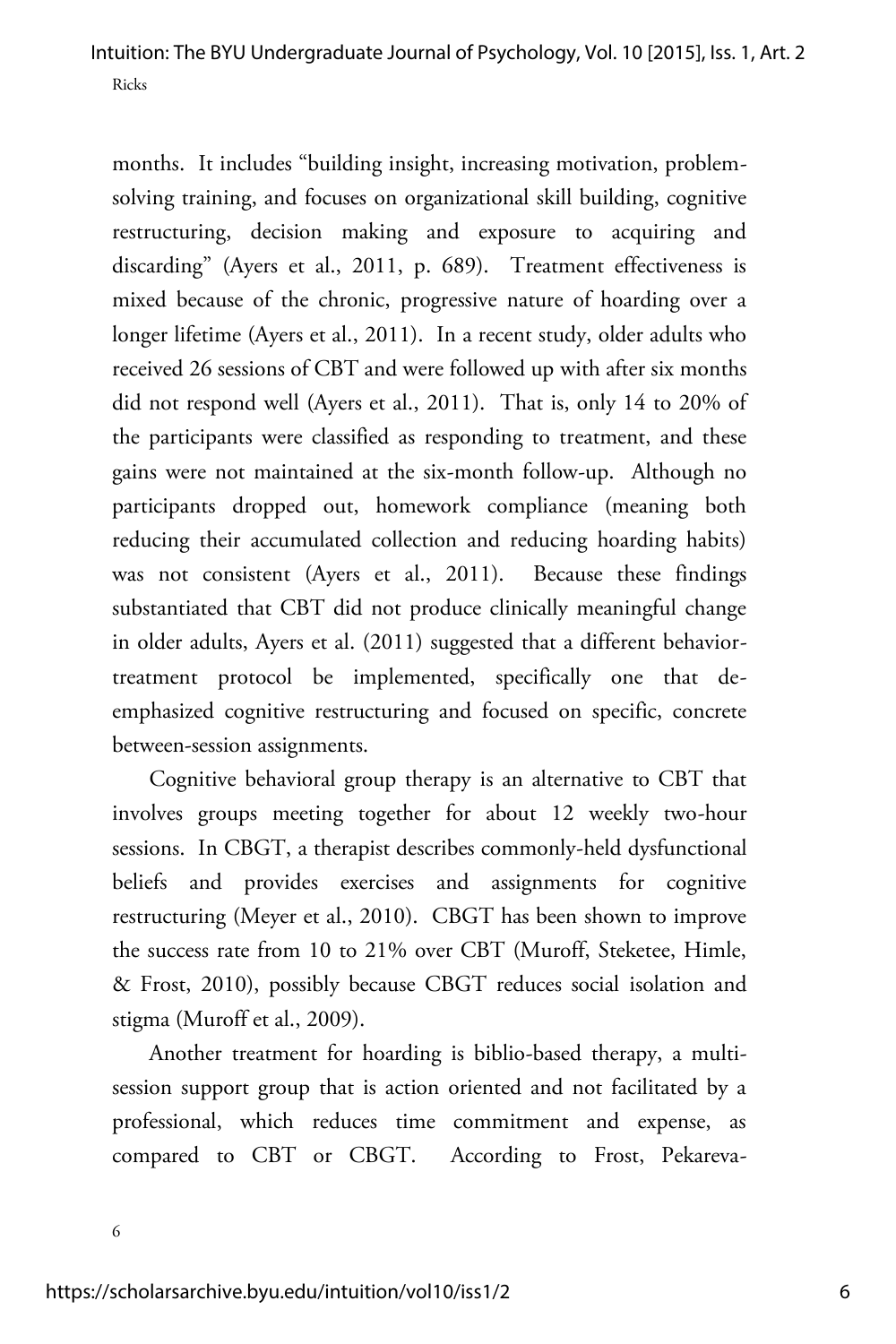Kochergina, and Maxner (2011), these "nonprofessional interventions may provide a cost-effective pre-treatment, adjunct, or alternative for individuals who want to work on hoarding problems but are unable or unwilling to engage in [psychological] treatment" (p. 628). Participants are able to develop and maintain motivation in a casual group setting without homework assignments. Additionally, as they become comfortable within the group, they may challenge their fellow group members' maladaptive beliefs and behaviors more knowingly and productively. Informal social encounters during biblio-based therapy appear to effectively restructure beliefs (Frost et al., 2011) and promote successful behavioral modification.

In a study by Frost et al. (2011), biblio-based therapy outcomes had large effect sizes for the relatively short intervention period and did not involve costly fees, trained clinicians, and home visits (traditional elements of CBT and CBGT). Symptoms were reduced 23 to 28%, with 61% of participants considering themselves much or very much improved. This type of therapy also showed significant reduction of the core hoarding symptoms (clutter, difficulty discarding, and compulsive acquisition), life interference due to hoarding, and hoarding beliefs (Frost et al., 2011).

A promising follow-up intervention is the inclusion of booster sessions after informal or formal therapy has terminated. These posttreatment sessions may be held periodically with group members to reenforce principles taught during earlier treatment sessions. Barlow (2000) found that 82% of patients, once they had formed new, healthier habits, continued them for a minimum of one year with the help of pre-scheduled booster sessions.

Later-life hoarders have special challenges during therapy, including difficulty completing homework, finding alternatives to acquisition, reducing accumulation, and reshaping their discarding habits. Later-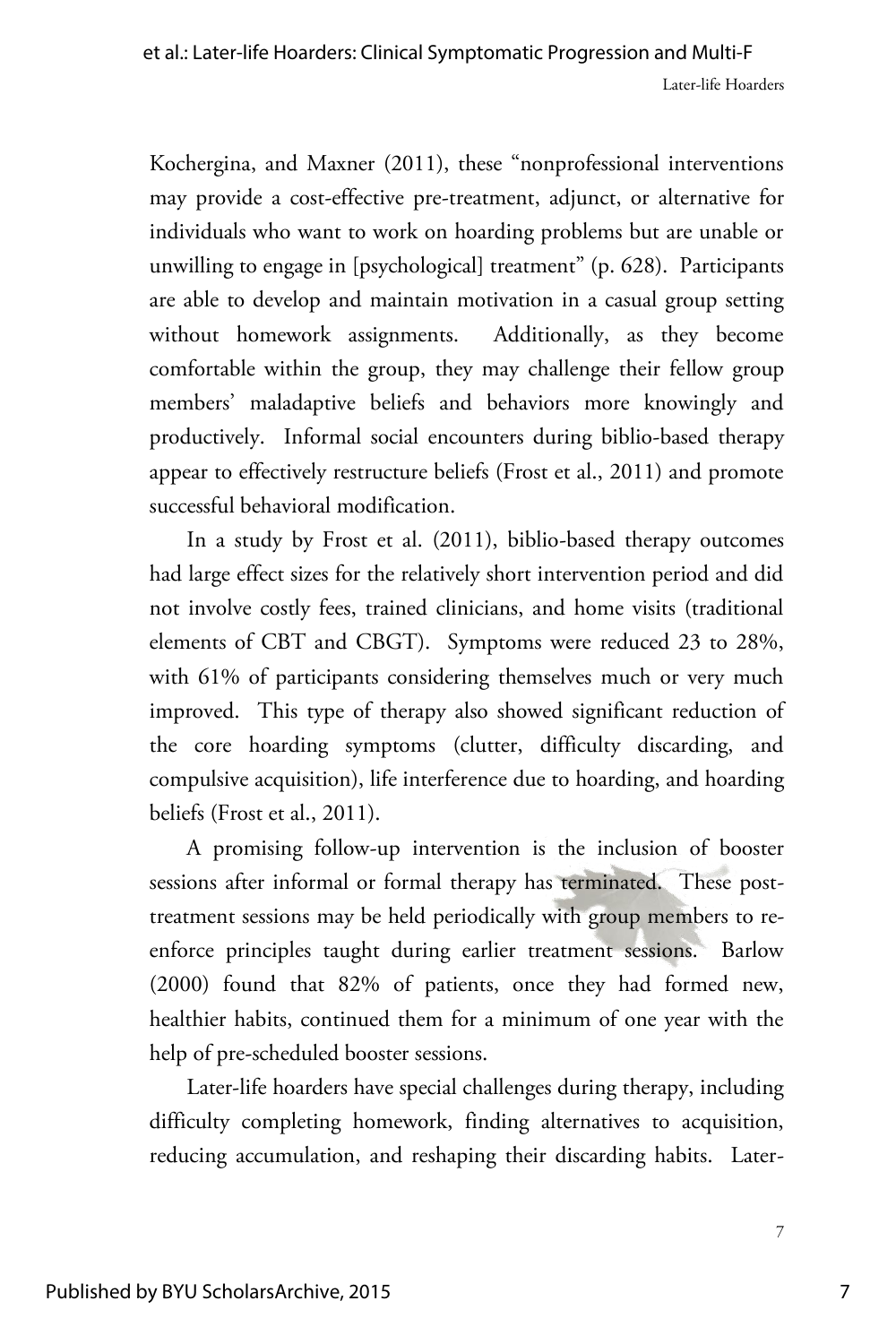life hoarders well may benefit from a combination of CBGT, bibliobased therapy, and follow-up booster sessions. This multi-faceted combination of treatments might decrease cognitive dysfunction through CBGT, increase social accountability through biblio-based therapy, and encourage continued compliance through booster sessions. Ayers, Wetherell, Golshan, and Saxena (2011) aptly argued that "it is necessary to know when standard treatments do not work well for subgroups, such as older adults, so treatments may be refined" (p. 692).

#### **Future Research**

In addition to addressing the intervention needs of later-life hoarders, other possibilities for future research might be explored. The delayed recognition and diagnosis of hoarding problems by professionals demonstrate a "need for earlier identification and intervention before the hoarding problem reaches a severe level that is difficult to treat because of the sheer magnitude of the clutter" (Grisham et al., 2006, p. 683). Establishing a "treatment classification or staging system … is an important next step for hoarding outcome research" (Ayers et al., 2011, p. 692) because it will improve researchers' capacity to communicate effectively about later-life hoarding behaviors. Identifying and educating potential hoarders at an earlier age could reduce the lengthy and intensive course of treatment necessary after hoarding symptoms have become entrenched (Ayers et al., 2010; Tolin et al., 2010). New research could be focused on identifying and educating earlier-life hoarders with the hope to displace entrenched hoarding behaviors and later-life hoarding dysfunction.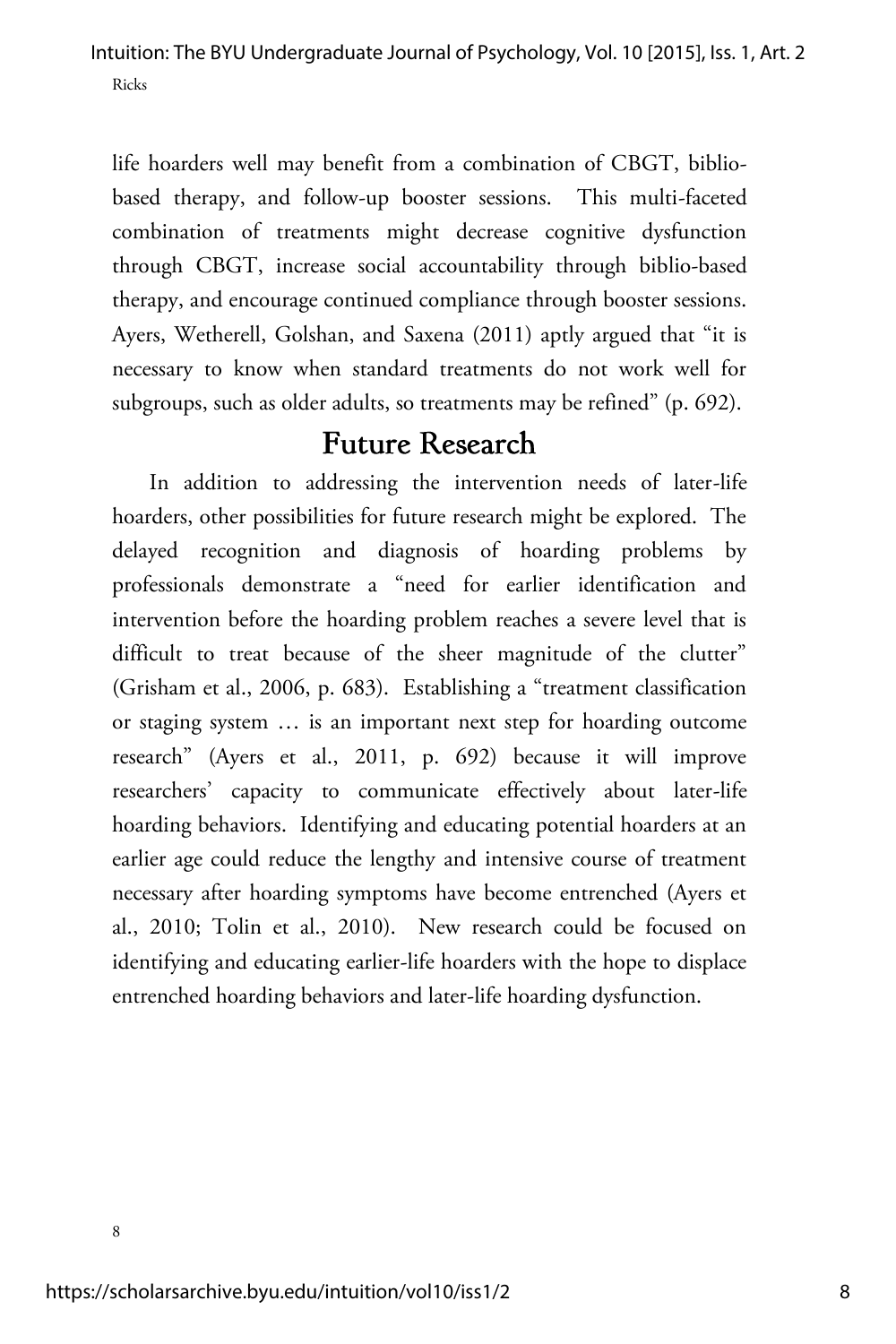#### References

- Ayers, C. R., Saxena, S., Golshan, S., & Wetherell, J. L. (2010). Age at onset and clinical features of late life compulsive hoarding. International Journal of Geriatric Psychiatry, 25, 142–149.
- Ayers, C. R., Wetherell, J. L., Golshan, S., & Saxena, S. (2011). Cognitivebehavioral therapy for geriatric compulsive hoarding. Behavior Research and Therapy, 49, 689–694.
- Barlow, D. H. (2000). Unraveling the mysteries of anxiety and its disorders from the perspective of emotional theory. American Psychologist, 55, 1245–1263.
- Christensen, D. D., & Greist, J. H. (2001). The challenge of obsessivecompulsive disorder hoarding. Primary Psychiatry, 8, 79–86.
- Frost, R. O., & Gross, R. C. (1993). The hoarding of possessions. Behavior Research and Therapy, 31, 267–381.
- Frost, R. O., Pekareva-Kochergina, A., & Maxner, S. (2011). The effectiveness of a biblio-based support group for hoarding disorder. Behavior Research and Therapy, 49, 628–634.
- Grisham, J. R., Frost, R. O., Steketee, G., Kim, H. J., & Hood, S. (2006). Age of onset of compulsive hoarding. Anxiety Disorders, 20, 675–686.
- Koretz, J., & Guthiel, T. G. (2009). 'I can't let anything go': A case study with psychological testing of a patient with pathologic hoarding. American Journal of Psychotherapy, 63, 257–266.
- Kyrios, M., Frost, R. O., & Steketee, G. (2004). Cognitions in compulsive buying and acquisition. Cognitive Therapy and Research, 28, 241-258.
- Marx, M. S. & Cohen-Mansfield, J. (2003). Hoarding behavior in the elderly: A comparison between community-dwelling persons and nursing home residents. International Psychogeriatrics, 15, 289–306.
- Maycroft, N. (2009). Not moving things along: Hoarding, clutter and other ambiguous matter. *Journal of Consumer Behavior*, 8, 354–364.
- Meyer, E., Shavitt, R. G., Leukefeld, C., Heldt, E., Souza, F. P., Knapp, P., & Cordioli, A. V. (2010). Adding motivational interviewing and thought mapping to cognitive-behavioral group therapy: Results from a randomized clinical trial. Revista Brasileira de Psiquiatria, 32, 20–29.